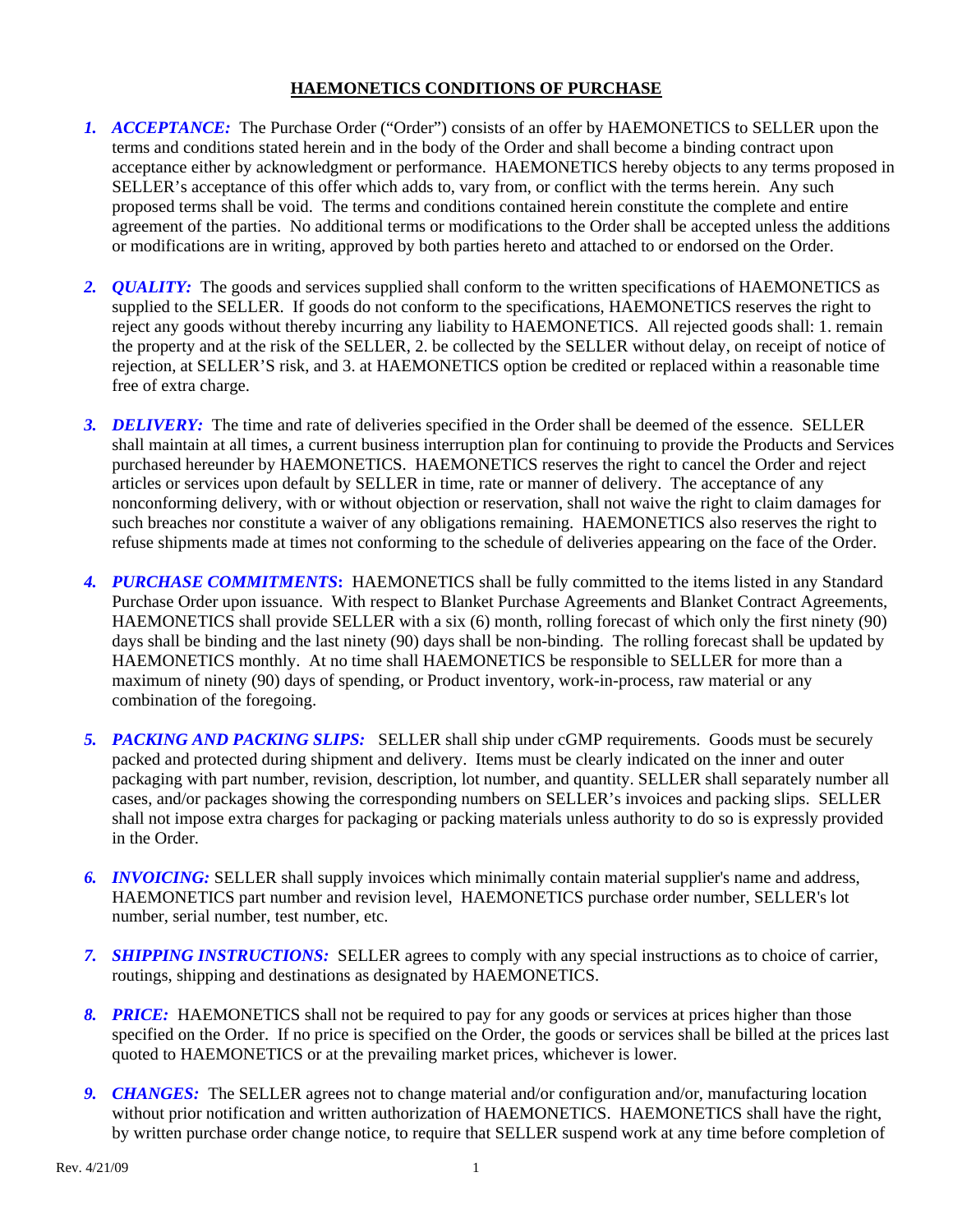performance by SELLER under the Order or to make changes in quantities, drawings, specifications, delivery schedules and methods of shipment and packaging. If changes directed by HAEMONETICS cause an increase or decrease in the SELLER's cost of or the time required for the performance of the Order, an equitable adjustment shall be made and the Order shall be modified in writing accordingly. Any claim for adjustment must be asserted by the SELLER in writing within (30) days from SELLER's receipt of such purchase order change notice. Changes shall not be binding upon HAEMONETICS, nor shall any claim for adjustment be recognized, unless a purchase order change notice authorizing such changes has been issued and signed by HAEMONETICS.

- *10. NOTICE OF LABOR DISPUTE:* Whenever an actual or potential labor dispute impairs or delays or threatens to impair or delay SELLER's performance, SELLER shall immediately give written notice thereof to HAEMONETICS, including all relevant information with respect thereto requested by HAEMONETICS.
- *11. GOVERNING LAW:* The Order shall take effect and shall be construed in accordance with the internal laws of The Commonwealth of Massachusetts, the United States, and not, through the application of Massachusetts choice of law provisions, or otherwise, the laws of any other jurisdiction where the HAEMONETICS purchasing entity is located.
- *12. COMPLIANCE WITH LAW:* SELLER warrants that the articles and/or services to be furnished hereunder shall be manufactured and sold in compliance with all relevant laws, regulations and procedures whether imposed by HAEMONETICS or any governmental or administrative entity including but not limited to such laws, regulations and procedures respecting insider trading, anti-bribery of government officials, the Foreign Corrupt Practices Act or any provision of the HAEMONETICS Code of Business Conduct (as set forth on the HAEMONETICS website at "WWW.HAEMONETICS.COM"). Without limiting the generality of the foregoing, in the event that the Order indicates, or SELLER is otherwise informed that the goods or services ordered herewith are wholly or partially to be used for a government contract or subcontract, if and to the extent applicable, the terms and conditions of Executive Order 11246 of September 24, 1965, the Vietnam Era Veterans Readjustment Assistance Act of 1972, the Rehabilitation Act of 1973 and all amendments, rules and regulations pertaining thereto are incorporated herein by this reference.
- *13. GRATUITIES:* SELLER warrants that it has not offered or given and will not offer or give to any employee, agent, or representative of HAEMONETICS, any gratuity. Any breach of this warranty shall be a material breach of each and every contract or order between HAEMONETICS and SELLER, whether now in existence or hereafter arising and may result in termination.
- *14. WARRANTIES CONCERNING GOODS AND SERVICES:* SELLER expressly warrants that all goods and services covered by the Order shall conform to the specifications, drawings, samples or other descriptions upon which the Order is based, shall be fit and sufficient for the purpose intended, merchantable, and free from defects in material, workmanship or design. Inspection, test, acceptance or use of the goods furnished hereunder shall not affect the SELLER's obligation under these warranties, and such warranties shall survive delivery, inspection, test, acceptance and use. In the absence of documentation indicating otherwise, this warranty shall extend for a period of three (3) years from the date that the goods and services are delivered to and accepted by HAEMONETICS. These warranties shall applicable to HAEMONETICS, its successors, assigns, customers and the users of its products.
- *15. INSPECTION:* All articles, material, and workmanship are subject to inspection and testing at the place of manufacture or at destination or at both places by a HAEMONETICS representative or agent.
- *16. RISK OF LOSS:* Unless otherwise specified, the delivery and risk of loss term on the Order will follow the delivery and risk of loss terms definition as detailed by the International Chamber of Commerce (ICC). If the delivery and risk of loss term is not detailed on the Order the default Incoterm will be FCA SELLERS location.
- *17. INSURANCE:* SELLER should carry appropriate level of insurance which shall include coverage for products and completed operations liability and contractual liability as well as comprehensive general liability insurance.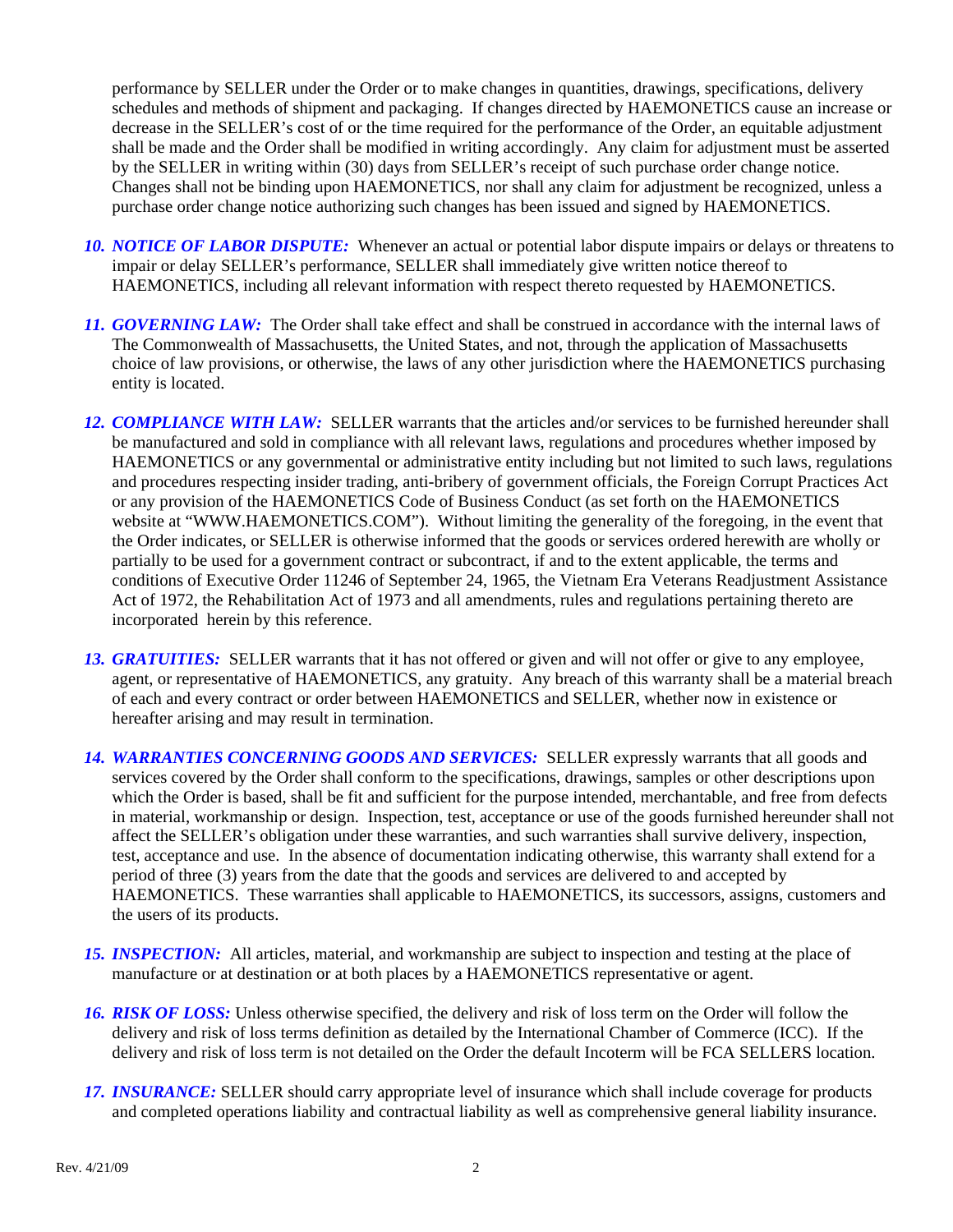- 18. **REJECTIONS:** HAEMONETICS reserves the right to reject and receive full credit for any article or service which is, defective as to material, workmanship, fabrication or quality or which is not in conformity with the specifications, drawings, or any sample approved by HAEMONETICS. HAEMONETICS may return, at the risk and expense of the SELLER, for full credit, any such articles. Without extra cost to HAEMONETICS, at the option of and upon receipt of written instructions from HAEMONETICS, SELLER will immediately (i) replace to the complete satisfaction of HAEMONETICS, all previously rejected material or services; or (ii) cure all such defects or non-conformities. Rejected articles shall not be resubmitted for acceptance without concurrent notice of their prior rejection. HAEMONETICS, after acceptance of articles or services which appear to conform to SELLER's warranties, may discover these items to be nonconforming and may revoke its acceptance. HAEMONETICS retains the same rights with respect to such articles and services as if it had rejected them. HAEMONETICS may opt to keep and rework any defective or nonconforming items. Cost of rework, transportation, insurance, repackaging and/or extra inspection by HAEMONETICS shall be at SELLER's expense.
- *19. PROPERTY PAID FOR OR FURNISHED BY HAEMONETICS:* All designs, sketches, drawings, blueprints, patterns, dies, molds, models, tools, gauges, equipment or appliances made or procured by SELLER specially for producing the product covered by the Order, unless otherwise provided, shall become the property of HAEMONETICS immediately upon manufacture or procurement. All property specified in the preceding sentence and any other technical or proprietary information furnished by HAEMONETICS (the "Property") to SELLER shall be and at all times remain the exclusive property of HAEMONETICS. The Property is provided for the purpose of SELLER's performance of the Order only and is provided on the express condition that it shall not be disclosed to third parties nor used for any other purpose without the prior written consent of HAEMONETICS. Unless otherwise agreed SELLER, at its expense, shall insure the Property for the reasonable value thereof against loss or damage of any kind. At all times, the Property shall be clearly identified; shall be held on consignment at SELLER's risk; shall be used exclusively in the production of HAEMONETICS products required by the Order; and shall be subject to disposition only by HAEMONETICS. All such Property shall be promptly returned to HAEMONETICS upon demand, which may be made at any time. In the event of a demand for return of the Property by HAEMONETICS, SELLER shall promptly make the Property available for recovery by HAEMONETICS or HAEMONETICS' designated representative. HAEMONETICS right to return of the Property shall be absolute and shall not be conditioned on or subject to any setoff by SELLER or the payment by HAEMONETICS of any amounts due SELLER. All Property shall be adequately and appropriately maintained by SELLER at SELLER'S cost and proof of such maintenance shall be provided to HAEMONETICS upon request. The obligations under this clause shall survive the cancellation, termination or completion of the Order.
- *20. NON-DISCLOSURE OF CONFIDENTIAL INFORMATION:* SELLER agrees to treat as strictly secret and confidential all specifications, drawings, blueprints, nomenclature, samples, models, and other information supplied by HAEMONETICS ("Confidential Information"). Unless the written consent of HAEMONETICS is first obtained, SELLER shall not in any manner advertise or release for publication, any information regarding the Order, or quote the opinion of any employee of HAEMONETICS. The SELLER shall not disclose any Confidential Information to any person not designated by HAEMONETICS as entitled to receive it. In the event that the SELLER discloses Confidential Information, SELLER assumes all responsibilities and liabilities thereof.
- *21. CANCELLATION OR DEFAULT:* HAEMONETICS may at any time terminate the Order in whole or in part for its convenience upon written notice to SELLER in which event SELLER shall be entitled to termination charges limited to the percentage of the Order price reflecting the percentage of goods and services completed and available to HAEMONETICS plus actual, reasonable direct costs resulting from termination. If SELLER breaches or fails to perform obligations of this agreement, HAEMONETICS may, by written notice of default to SELLER, cancel the whole or any part of the supplies and services ordered without liability, except for completed services and completed articles delivered and accepted.
- *22. ASSIGNMENT:* The Order and all rights, duties and obligations of HAEMONETICS may be transferred, assigned or delegated by HAEMONETICS, in whole or in part, to any other person or persons. SELLER may not transfer, assign or delegate its rights, duties or obligations under the Order without the prior written approval of HAEMONETICS. An assignment contrary to this provision shall, at the option of HAEMONETICS, terminate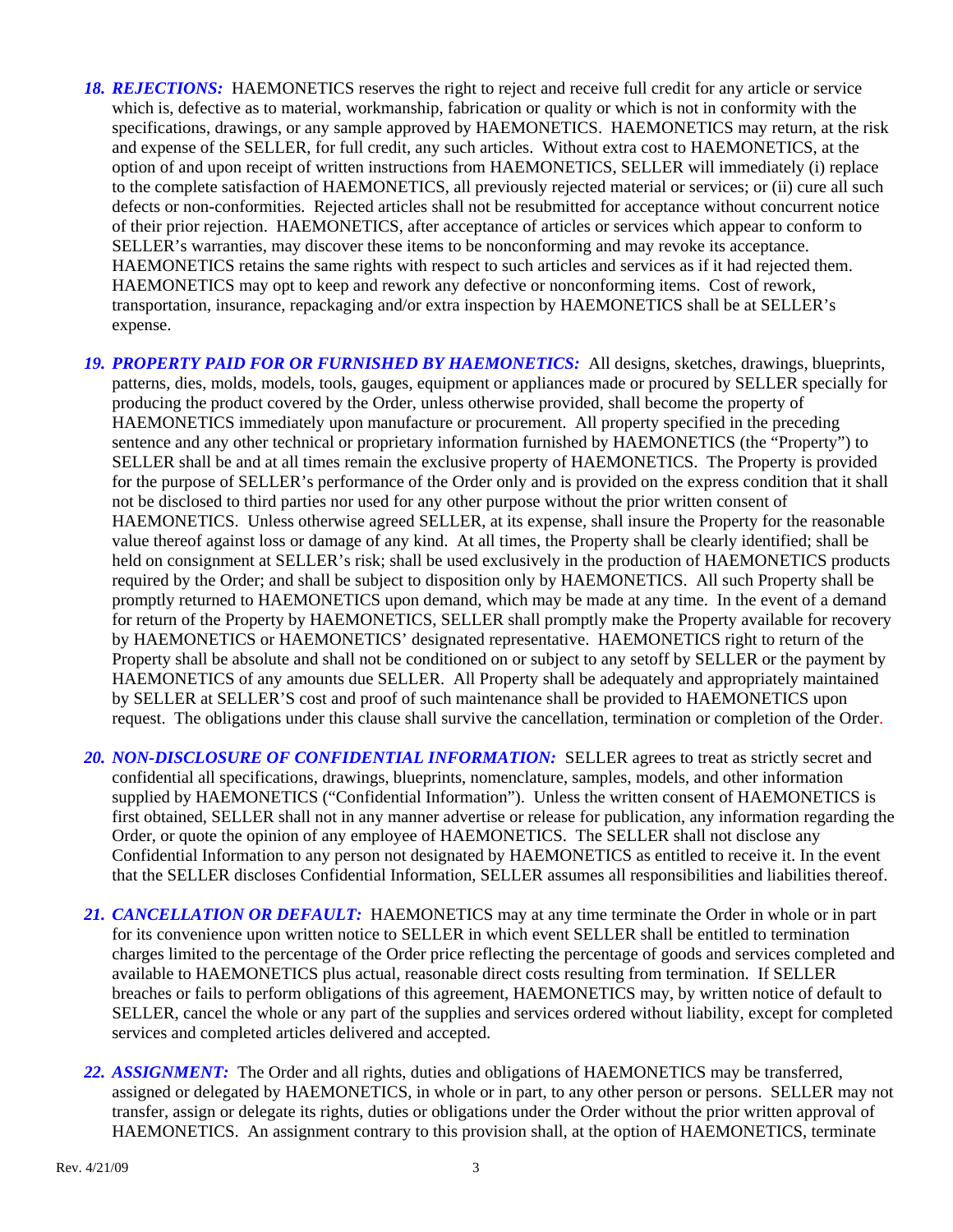the Order. In any case, assigned accounts shall be subject to setoff, recoupment or any other claim of HAEMONETICS against SELLER. The provisions of the Order shall bind and inure to the benefit of the parties respective permitted successors and assigns. Either party may, without liability, terminate the Order by written notice if the other makes an assignment for the benefit of creditors.

- *23. DELEGATION AND SUBCONTRACTS:* SELLER agrees that it will not delegate any of its performance obligations to any other person nor enter any subcontracts for completed articles or services required by the Order, without the prior written consent of HAEMONETICS. A delegation or subcontract contrary to this provision shall, at the option of HAEMONETICS, terminate the Order.
- *24. SET-OFF:* SELLER agrees that HAEMONETICS shall have the right to setoff against any amounts which may become payable by HAEMONETICS to SELLER under the Order or otherwise, any amounts which SELLER may owe to HAEMONETICS, whether arising under the Order or otherwise.
- *25. FORCE MAJEURE:* Acts of government, strikes, civil commotion, riots, war, revolution, freight embargoes, fire, flood, storm, acts of God or other conditions beyond the reasonable control of HAEMONETICS which shall affect HAEMONETICS' ability to receive and use the material ordered shall, upon written notification to SELLER, constitute valid grounds for suspension of shipment upon the Order, without penalty to HAEMONETICS. In the event that such condition continues for a period of thirty (30) days, HAEMONETICS may elect, upon written notice to SELLER, to cancel the Order.
- *26. VALIDITY:* If any provision of the Order is declared invalid, in whole or in part, by a court of competent jurisdiction, the remaining provisions shall not be affected thereby.
- *27. WAIVER:* A party to the Order shall not, by any act, delay, omission, or otherwise, be deemed to have waived its rights or remedies under the Order, and no waiver shall be valid unless in writing and signed by the party to be charged. No waiver, either direct or by operation of law or in equity, of strict compliance with and performance of any and every term or condition of the Order, or any breach thereof on the part of either party, shall be held or deemed to be a waiver of any subsequent failure of strict compliance with and performance of any and every term thereof, or any breach thereof.
- *28. INDEMNIFICATION:* SELLER agrees to indemnify and hold HAEMONETICS, its affiliated entities, and their respective directors, officers, shareholders employees, agents, customers and those for whom HAEMONETICS or its affiliated entities may act as agent, harmless from any claims, losses, liabilities, expenses, costs, attorneys' fees or damages, including any indirect, incidental and consequential damages that HAEMONETICS may suffer or be in any way subjected to on account of any death of or injury to any person resulting or claimed to result from any defect or non-conformance to specifications, and SELLER agrees to indemnify and hold HAEMONETICS, its affiliated entities, and their respective directors, officers, shareholders, employees, agents, customers, and those for whom HAEMONETICS or its affiliated entities may act as agent harmless from any claims, losses, liabilities, expenses, costs, attorneys' fees, or damages, including any indirect, incidental and consequential damages that HAEMONETICS may suffer from or in connection with the breach of any terms of the Order or any other of SELLER's warranties. Futhermore, without limiting the generality of the foregoing, SELLER agrees to indemnify and hold harmless HAEMONETICS, its affiliated entities, and their respective directors, officers, shareholders, employees, agents, customers, and those for whom HAEMONETICS or its affiliated entities may act as agent, from any loss or liability whatsoever from any and all actions or proceedings claiming patent, trademark, trade secret, proprietary rights or copyright infringement by reason of the sale or use of any article furnished hereunder, except any article in conformity with specifications completely and exclusively furnished by HAEMONETICS. SELLER shall defend any such actions, and shall bear all losses, liabilities, costs, expenses, attorneys' fee or damages, including any indirect, incidental or consequential damages, in such actions. At its expense, HAEMONETICS may be represented by and actively participate through its own counsel in any such suit or proceedings if it so desires.
- 29. **NOTICES:** Any notice required or permitted to be given hereunder shall be by certified mail, return receipt requested, and effective when received. It shall be sufficient if said notices are personally delivered or sent by e-